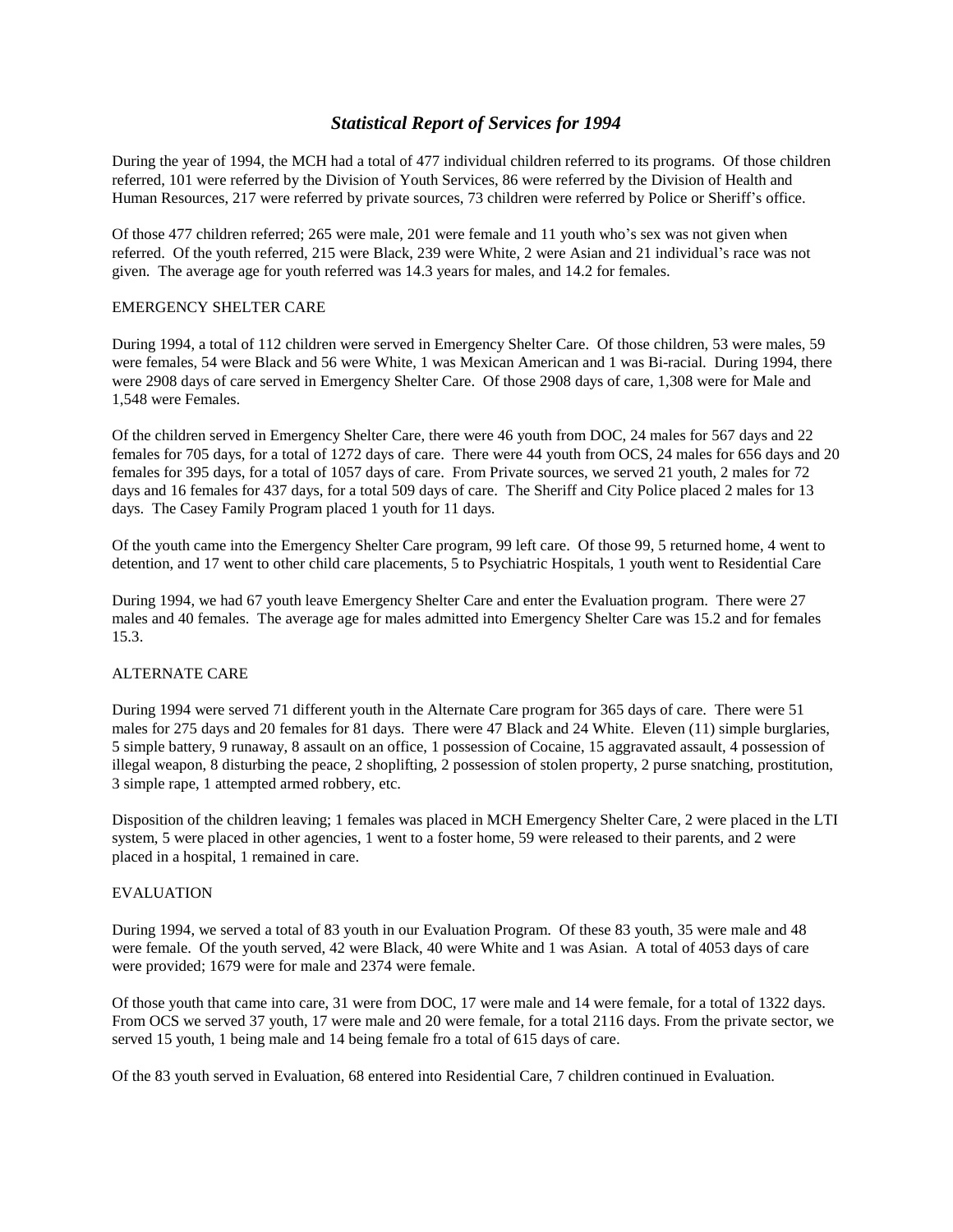The average age for youth in Evaluation was 15.7 for males and 15.3 for females.

#### RESIDENTIAL CARE

#### ADMISSIONS

During 1995, 68 youth were admitted into Residential Group Care. Of those youth admitted, 32 were male and 36 were female. Of the youth admitted, 29 were black and 39 were white. Of the youth admitted into Residential Care, 25 were DOC, 28 were OCS, and 15 were private placements.

#### **DISCHARGES**

During 1994, 54 youth leftthe Residential Care Program. Of these youth, 25 were male and 29 were female. Of the 54 youth leaving care, 33 returned home, 4 were placed in the hospital, 1 went to detention, 9 to other child care agencies, and 7 to other placements. These other placements include foster care, continuing education and independent living programs. Some of these youth were placed in MCH programs.

#### RESIDENTIAL GROUP CARE

During 1994, we served a total of 110 different youth in the Residential Group Care program, for a total of 20,105 days of care. Of those youth served, 42 were from DOC, 29 male and 13 were female, for a total of 6,038 days of care. From OCS we served 48 youth, 29 were male and 13 were female, for a total of 11,065 days of care. From the private sector we served 19 youth, 4 male and 15 female, for a total of 2821 days of care, and 1 female from the Casey Foundation for 181 days of care.

During 1994, we served 60 White youth, 48 Black youth and 2 Asian youth. The average age from males in care was 15.8 and for females was 15.8 years of age. The average length of stay was 5 months, 20 days for youth in Residential Care.

#### TOTAL RESIDENTIAL SERVICES

During 1994, 312 youth were admitted to all the residential programs. There were 266 individual youth admitted to these programs. During this time 290 youth were discharged from these programs.

#### INDEPENDENT LIVING

During this year, 54 classes and seminars were presented to 16-21 year olds, 123 individual youth have been served. Children in our agency, other child care agencies and in foster care have been given classes in subjects such as apartment hunting, insurance, check writing, banking, nutrition and many other subjects dealing with independent living. Our workers cover form Ruston to the Mississippi River. Each youth is given a pre-test for independent living skills with the average score for 1994 being 66%. At the conclusion of the classes each youth is given a post test with the average score for 1994 being 80%.

#### FAMILY DEVELOPMENT CENTER

During 1994 there was a total of 761 individuals served through the Family Development Center. There were 86 out-patient clients, a total of 185 individual family members seen in family therapy. There were 81 residents and 280 of their family members seen in therapy. The Family Development Center staff taught 80 individuals the course *Helping Children Cope with Divorce* and 2 individuals in Premarital counseling. In Court-Referred Family Training, a total of 86 individuals were seen and 107 family members attended special presentations. During 1994, 107 individuals participated in court ordered mediation services. Approximately 100 children in the Lincoln Parish schools were taught a violence prevention curriculum under the program of Training Anger Management.